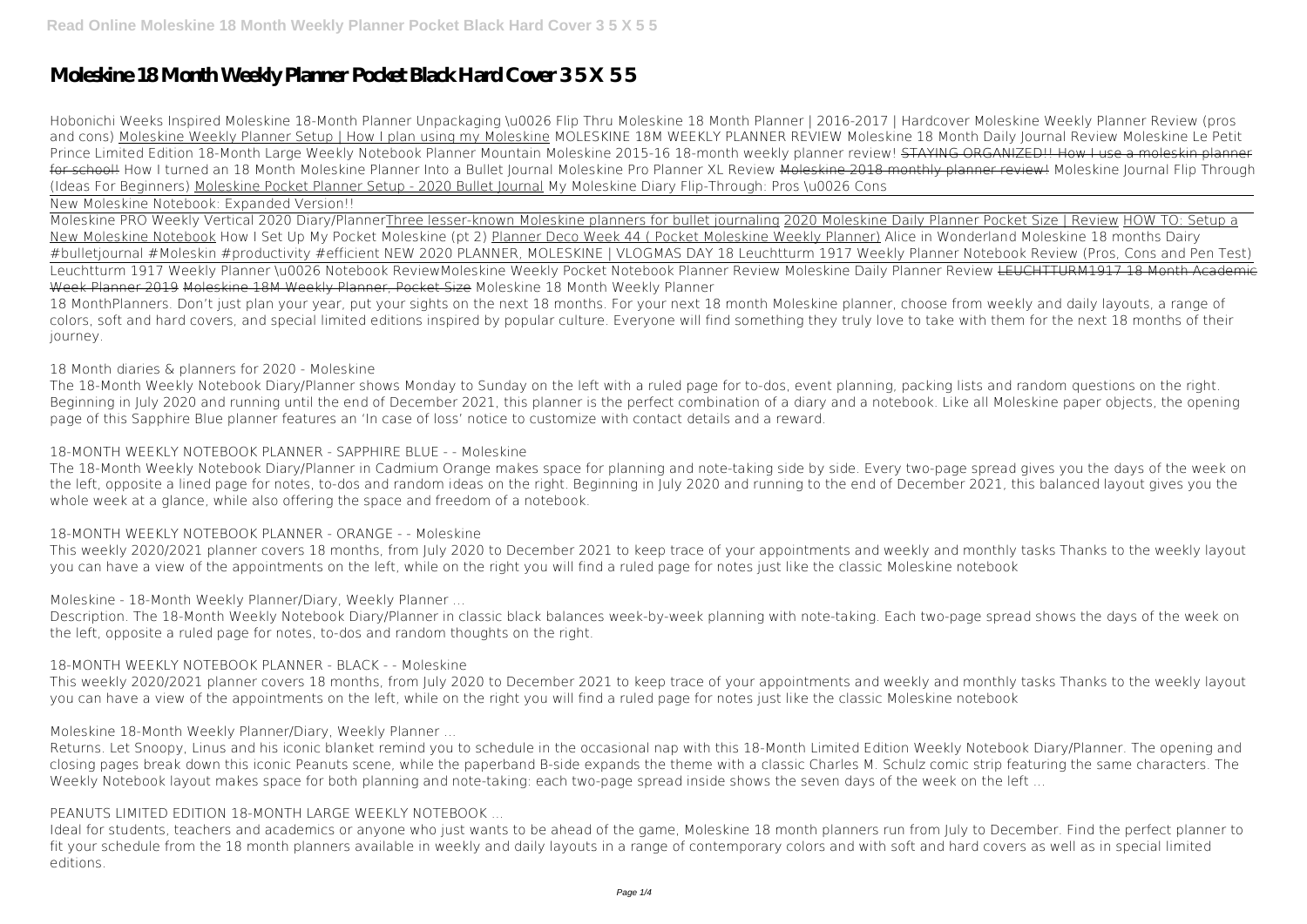*18 Month Planners | Moleskine Official Website*

With Moleskine weekly planners you can jot down the expected on the left – your meetings, deadlines and events and still have space for anything that doesn't fit inside a calendar day on the right. Write your ideas out in long hand, or connect your lists to your weekdays with arrows and asterisks. You can also use the right page to clip loose pages or extra notes.

*Moleskine 2020 diaries & weekly planners - Moleskine*

18 Month Planners; Limited Editions Planners; Price Range. \$10.00 - \$19.99 ... With Moleskine weekly planners you can jot down the expected on the left – your meetings, deadlines and events and still have space for anything that doesn't fit inside a calendar day on the right. Write your ideas out in long hand, or connect your lists to your ...

Description. Deliveries. Returns. The practical 18-Month Weekly Notebook Diary/Planner in Myrtle Green is both a planner and a notebook: every double-page spread gives you the days of the week on the left and a lined page for notes, to-dos and random info on the right. Beginning in July 2020 and running to the end of December 2021, this balanced layout gives you the whole week at a glance, while also offering the space and freedom of a notebook.

Moleskine - Peanuts 18-Month Weekly Planner/Diary, Weekly Notebook 2020/2021, Weekly Planner in Limited Edition, Snoopy and Linus Theme, Hard Cover, Size Large 13 x 21 cm, 208 Pages 4.7 out of 5 stars 9 £17.21

## *18-MONTH WEEKLY NOTEBOOK PLANNER - MYRTLE GREEN - - Moleskine*

18-MONTH WEEKLY HORIZONTAL PLANNER - SAPPHIRE BLUE. Select Size ... Pocket (cm 9x14) Large (cm 13x21) Schedule the year one week at a time with the 18-Month Weekly Horizontal Diary/Planner in cool Sapphire Blue. Running from July 2020 to December 2021, this discreet planner shows the seven days of the week horizontally across each two-page spread – giving you an at-a-glance view of each week's appointments and key moments.

Moleskine® Store is a site owned by Moleskine Srl a socio unico, viale Piceno 17 20159 Milano P.IVA and R.E.A. 07234480965 Share capital entirely paid in: 2.181.513,42 Euros. Powered by Eurostep

## *18-MONTH WEEKLY HORIZONTAL PLANNER - Moleskine Global*

*2020 Weekly Moleskine Planners | Moleskine Official*

*Moleskine Weekly Diary 18 Months Dr. Seuss in Limited ...*

From extra-small to extra-large, horizontal to vertical, hard or soft cover, Moleskine Planners will take you from pocket to desktop, January to December, and even analog to digital. A daily planner gives you a full page for every day of the week - ideal for busy people with lots of scheduling to do, for anyone wanting to zoom in on the day to day details or keep a daily diary.

18 MonthPlanners. Don't just plan your year, put your sights on the next 18 months. For your next 18 month Moleskine planner, choose from weekly and daily layouts, a range of colors, soft and hard covers, and special limited editions inspired by popular culture. Everyone will find something they truly love to take with them for the next 18 months of their journey.

*Planners and diaries - Moleskine*

*Hobonichi Weeks Inspired Moleskine 18-Month Planner Unpackaging \u0026 Flip Thru* **Moleskine 18 Month Planner | 2016-2017 | Hardcover Moleskine Weekly Planner Review (pros and cons)** Moleskine Weekly Planner Setup | How I plan using my Moleskine MOLESKINE 18M WEEKLY PLANNER REVIEW *Moleskine 18 Month Daily Journal Review* **Moleskine Le Petit Prince Limited Edition 18-Month Large Weekly Notebook Planner Mountain Moleskine 2015-16 18-month weekly planner review!** STAYING ORGANIZED!! How I use a moleskin planner for school! *How I turned an 18 Month Moleskine Planner Into a Bullet Journal Moleskine Pro Planner XL Review* Moleskine 2018 monthly planner review! Moleskine Journal Flip Through (Ideas For Beginners) Moleskine Pocket Planner Setup - 2020 Bullet Journal *My Moleskine Diary Flip-Through: Pros \u0026 Cons*

New Moleskine Notebook: Expanded Version!!

Moleskine PRO Weekly Vertical 2020 Diary/PlannerThree lesser-known Moleskine planners for bullet journaling 2020 Moleskine Daily Planner Pocket Size | Review HOW TO: Setup a New Moleskine Notebook How I Set Up My Pocket Moleskine (pt 2) Planner Deco Week 44 ( Pocket Moleskine Weekly Planner) *Alice in Wonderland Moleskine 18 months Dairy #bulletjournal #Moleskin #productivity #efficient NEW 2020 PLANNER, MOLESKINE | VLOGMAS DAY 18 Leuchtturm 1917 Weekly Planner Notebook Review (Pros, Cons and Pen Test)* Leuchtturm 1917 Weekly Planner \u0026 Notebook Review*Moleskine Weekly Pocket Notebook Planner Review Moleskine Daily Planner Review* LEUCHTTURM1917 18 Month Academic

Week Planner 2019 Moleskine 18M Weekly Planner, Pocket Size *Moleskine 18 Month Weekly Planner*

*18 Month diaries & planners for 2020 - Moleskine*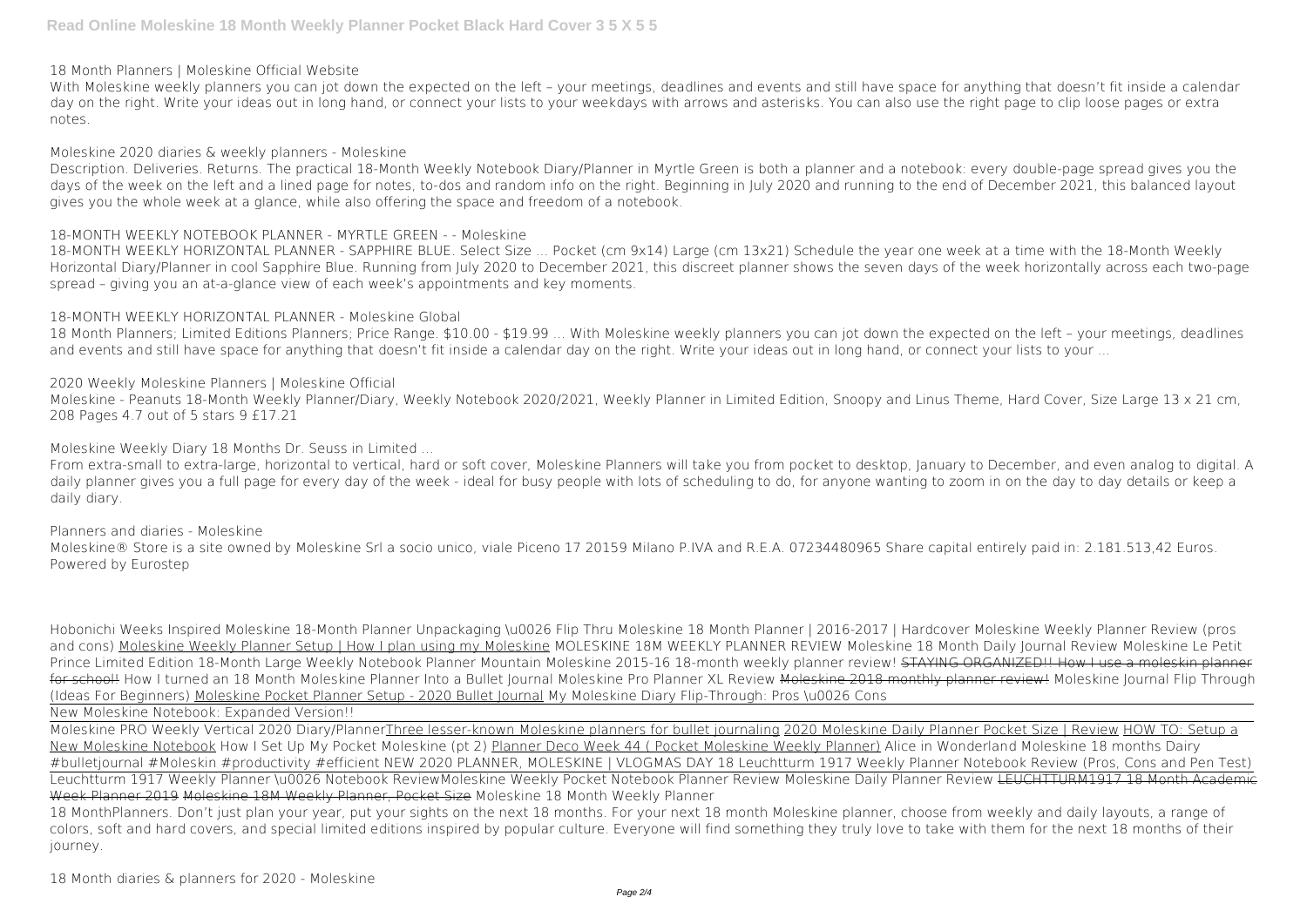The 18-Month Weekly Notebook Diary/Planner shows Monday to Sunday on the left with a ruled page for to-dos, event planning, packing lists and random questions on the right. Beginning in July 2020 and running until the end of December 2021, this planner is the perfect combination of a diary and a notebook. Like all Moleskine paper objects, the opening page of this Sapphire Blue planner features an 'In case of loss' notice to customize with contact details and a reward.

## *18-MONTH WEEKLY NOTEBOOK PLANNER - SAPPHIRE BLUE - - Moleskine*

The 18-Month Weekly Notebook Diary/Planner in Cadmium Orange makes space for planning and note-taking side by side. Every two-page spread gives you the days of the week on the left, opposite a lined page for notes, to-dos and random ideas on the right. Beginning in July 2020 and running to the end of December 2021, this balanced layout gives you the whole week at a glance, while also offering the space and freedom of a notebook.

### *18-MONTH WEEKLY NOTEBOOK PLANNER - ORANGE - - Moleskine*

Returns. Let Snoopy, Linus and his iconic blanket remind you to schedule in the occasional nap with this 18-Month Limited Edition Weekly Notebook Diary/Planner. The opening and closing pages break down this iconic Peanuts scene, while the paperband B-side expands the theme with a classic Charles M. Schulz comic strip featuring the same characters. The Weekly Notebook layout makes space for both planning and note-taking: each two-page spread inside shows the seven days of the week on the left ...

This weekly 2020/2021 planner covers 18 months, from July 2020 to December 2021 to keep trace of your appointments and weekly and monthly tasks Thanks to the weekly layout you can have a view of the appointments on the left, while on the right you will find a ruled page for notes just like the classic Moleskine notebook

## *Moleskine - 18-Month Weekly Planner/Diary, Weekly Planner ...*

Description. The 18-Month Weekly Notebook Diary/Planner in classic black balances week-by-week planning with note-taking. Each two-page spread shows the days of the week on the left, opposite a ruled page for notes, to-dos and random thoughts on the right.

With Moleskine weekly planners you can jot down the expected on the left – your meetings, deadlines and events and still have space for anything that doesn't fit inside a calendar day on the right. Write your ideas out in long hand, or connect your lists to your weekdays with arrows and asterisks. You can also use the right page to clip loose pages or extra notes.

### *18-MONTH WEEKLY NOTEBOOK PLANNER - BLACK - - Moleskine*

This weekly 2020/2021 planner covers 18 months, from July 2020 to December 2021 to keep trace of your appointments and weekly and monthly tasks Thanks to the weekly layout you can have a view of the appointments on the left, while on the right you will find a ruled page for notes just like the classic Moleskine notebook

### *Moleskine 18-Month Weekly Planner/Diary, Weekly Planner ...*

18 Month Planners; Limited Editions Planners; Price Range. \$10.00 - \$19.99 ... With Moleskine weekly planners you can jot down the expected on the left – your meetings, deadlines and events and still have space for anything that doesn't fit inside a calendar day on the right. Write your ideas out in long hand, or connect your lists to your ...

## *PEANUTS LIMITED EDITION 18-MONTH LARGE WEEKLY NOTEBOOK ...*

Ideal for students, teachers and academics or anyone who just wants to be ahead of the game, Moleskine 18 month planners run from July to December. Find the perfect planner to fit your schedule from the 18 month planners available in weekly and daily layouts in a range of contemporary colors and with soft and hard covers as well as in special limited editions.

#### *18 Month Planners | Moleskine Official Website*

## *Moleskine 2020 diaries & weekly planners - Moleskine*

Description. Deliveries. Returns. The practical 18-Month Weekly Notebook Diary/Planner in Myrtle Green is both a planner and a notebook: every double-page spread gives you the days of the week on the left and a lined page for notes, to-dos and random info on the right. Beginning in July 2020 and running to the end of December 2021, this balanced layout gives you the whole week at a glance, while also offering the space and freedom of a notebook.

## *18-MONTH WEEKLY NOTEBOOK PLANNER - MYRTLE GREEN - - Moleskine*

18-MONTH WEEKLY HORIZONTAL PLANNER - SAPPHIRE BLUE. Select Size ... Pocket (cm 9x14) Large (cm 13x21) Schedule the year one week at a time with the 18-Month Weekly Horizontal Diary/Planner in cool Sapphire Blue. Running from July 2020 to December 2021, this discreet planner shows the seven days of the week horizontally across each two-page spread – giving you an at-a-glance view of each week's appointments and key moments.

#### *18-MONTH WEEKLY HORIZONTAL PLANNER - Moleskine Global*